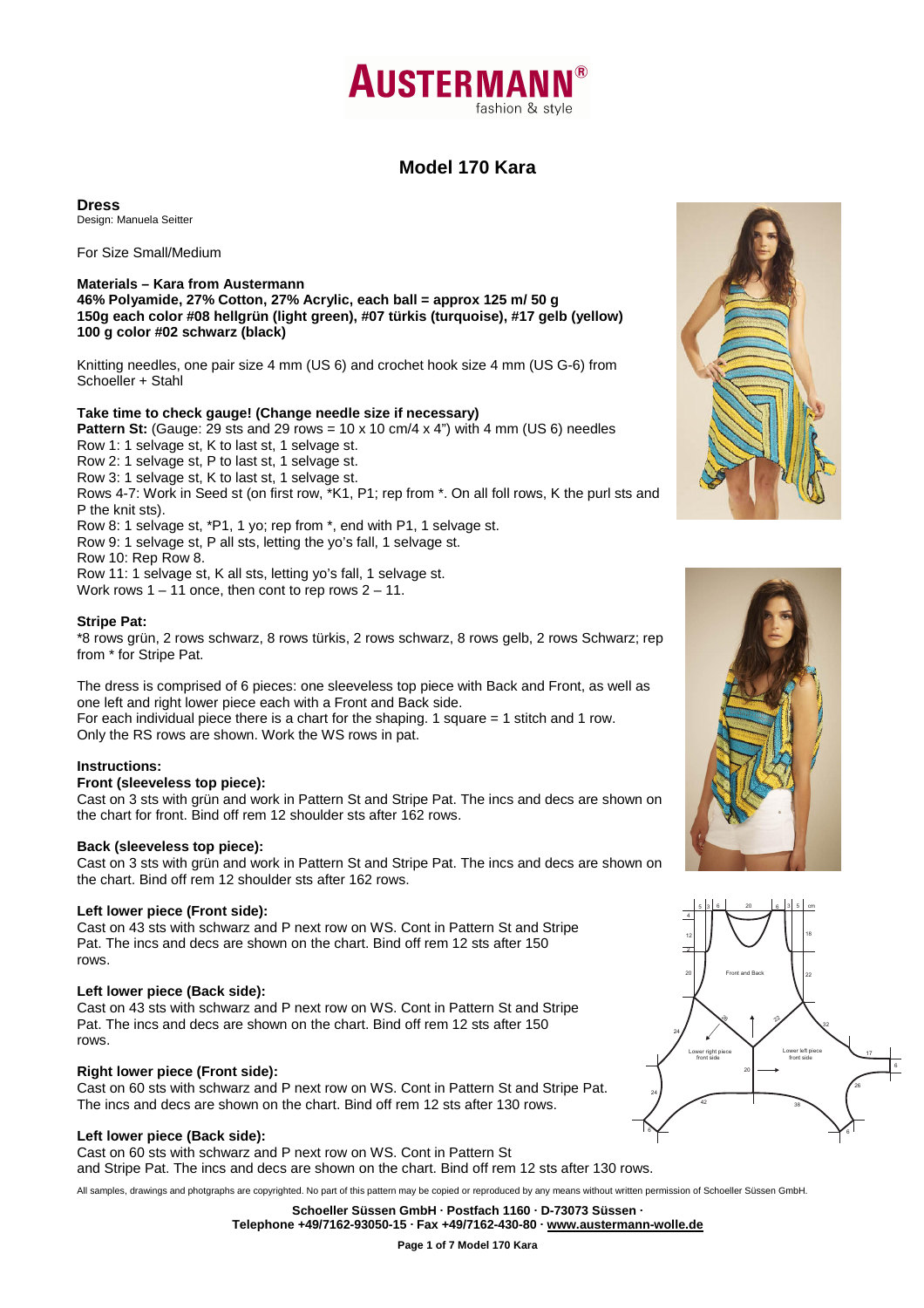

### **Finishing**

Sew shoulder and side seams. Work 1 rnd backwards sc (work sc from left to right) around all edges using crochet hook and schwarz.



All samples, drawings and photgraphs are copyrighted. No part of this pattern may be copied or reproduced by any means without written permission of Schoeller Süssen GmbH.

**Page 2 of 7 Model 170 Kara**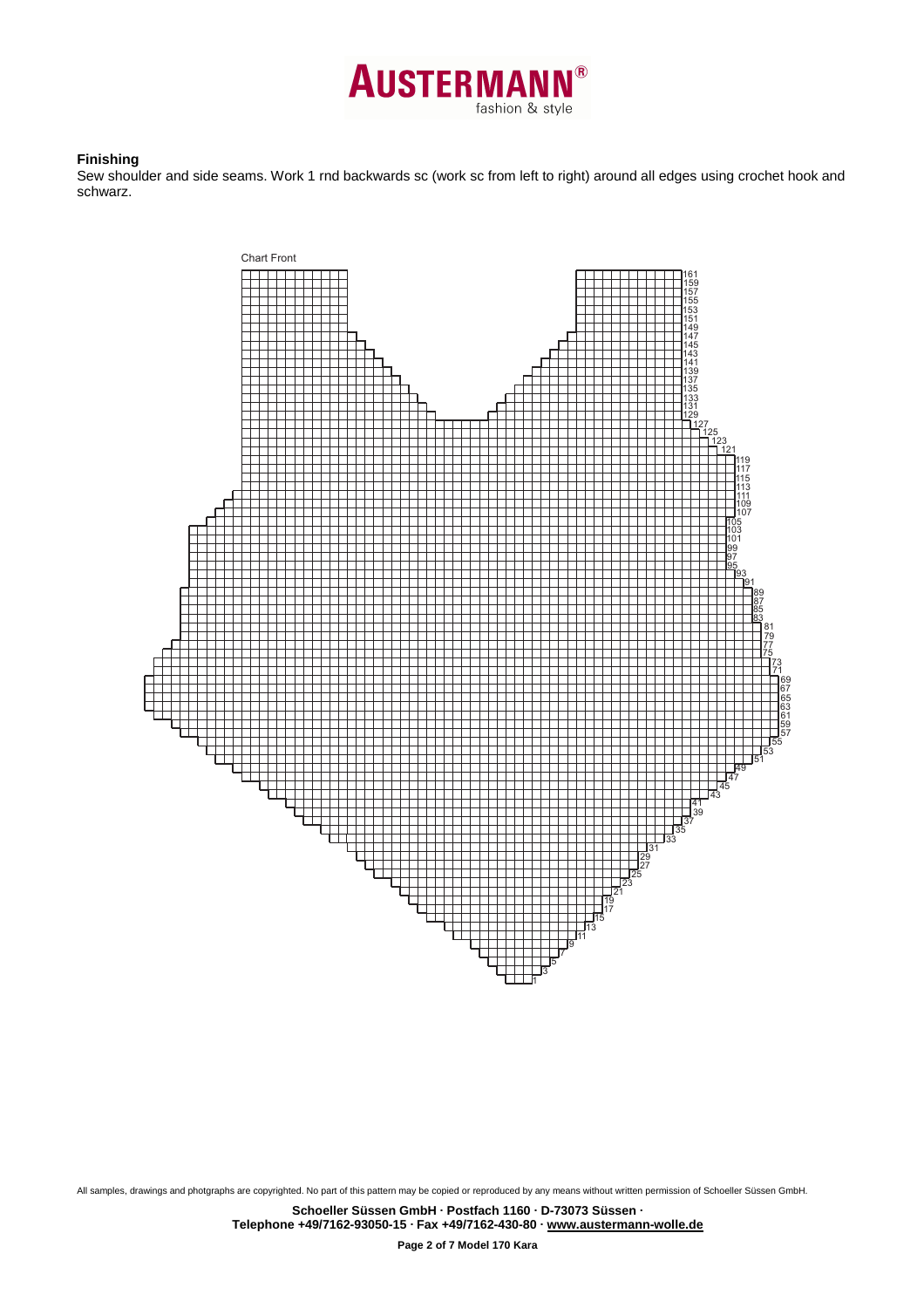



**Schoeller Süssen GmbH · Postfach 1160 · D-73073 Süssen · Telephone +49/7162-93050-15 · Fax +49/7162-430-80 · www.austermann-wolle.de**

**Page 3 of 7 Model 170 Kara**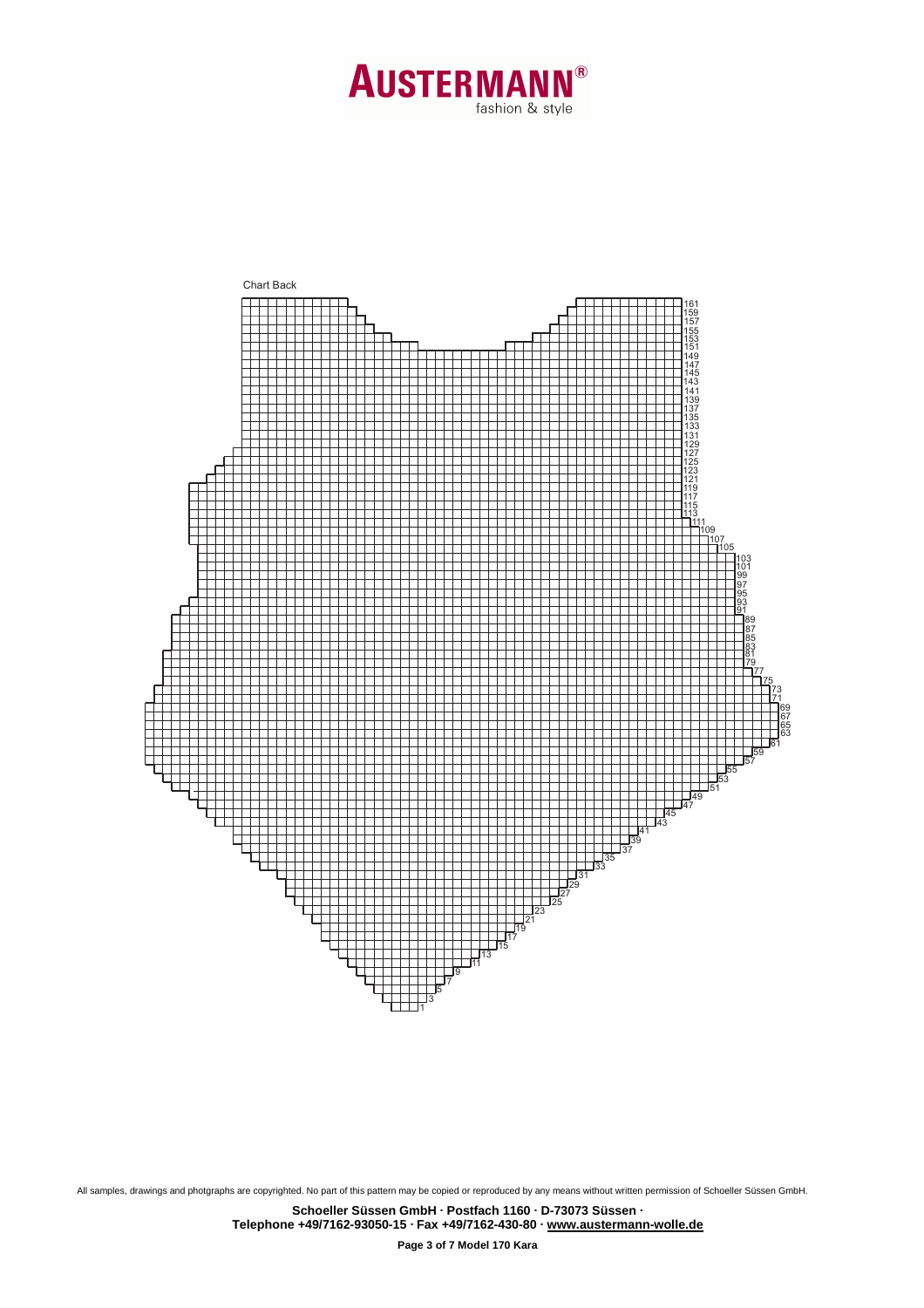



**Page 4 of 7 Model 170 Kara**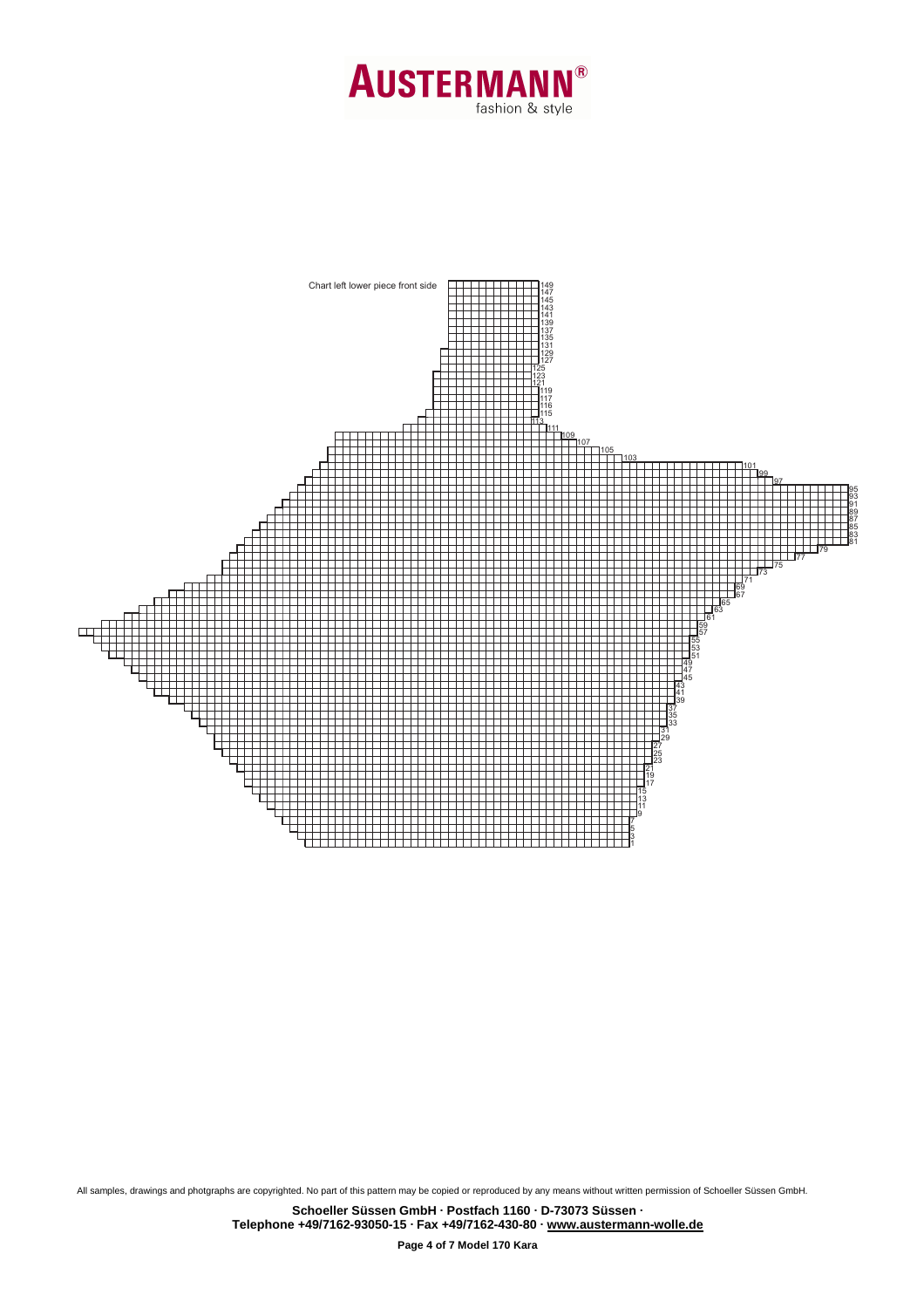



**Schoeller Süssen GmbH · Postfach 1160 · D-73073 Süssen · Telephone +49/7162-93050-15 · Fax +49/7162-430-80 · www.austermann-wolle.de**

**Page 5 of 7 Model 170 Kara**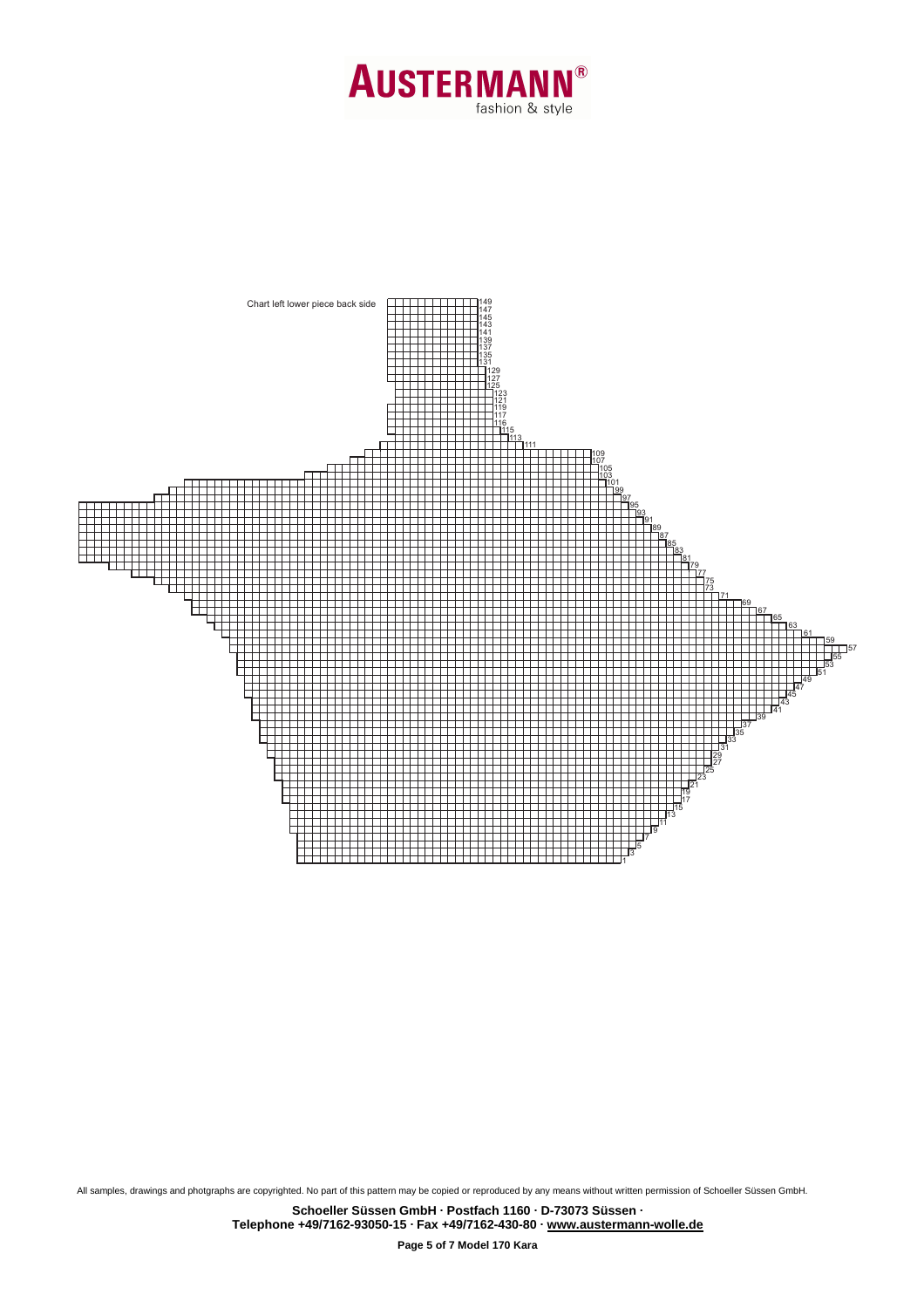



**Schoeller Süssen GmbH · Postfach 1160 · D-73073 Süssen · Telephone +49/7162-93050-15 · Fax +49/7162-430-80 · www.austermann-wolle.de**

**Page 6 of 7 Model 170 Kara**